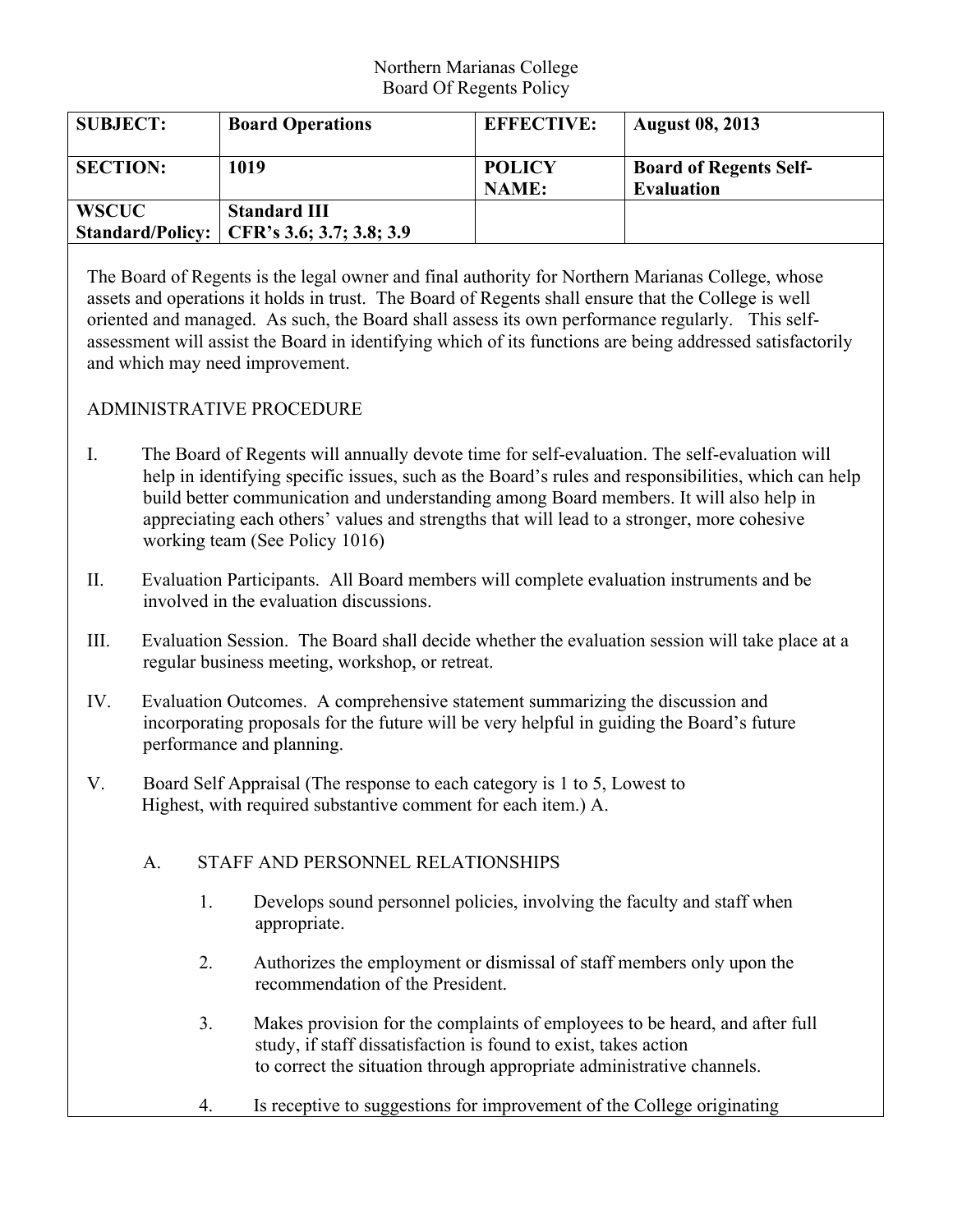|           |    | with the staff and approved by the President                                                                                                                                |  |  |
|-----------|----|-----------------------------------------------------------------------------------------------------------------------------------------------------------------------------|--|--|
|           | 5. | Encourages professional growth and increased competency through:                                                                                                            |  |  |
|           |    | a)<br>Attendance at educational meetings b)<br>Training on the job                                                                                                          |  |  |
|           |    | Salary increments which recognize training and experience beyond<br>$\mathbf{c})$<br>minimum qualifications for a given position.                                           |  |  |
|           | 6. | Makes the staff aware of the esteem in which it is held.                                                                                                                    |  |  |
|           | 7. | Provides a written policy protecting the academic freedom of faculty.                                                                                                       |  |  |
| <b>B.</b> |    | RELATIONSHIP TO THE FINANCIAL MANAGEMENT OF THE SCHOOL                                                                                                                      |  |  |
|           | 1. | Balances the income and expenditures of the College with the quality of<br>education that should be provided and the ability of the community to support<br>such a program. |  |  |
|           | 2. | Takes the leadership in suggesting and securing community support for<br>additional financing when necessary.                                                               |  |  |
|           | 3. | Establishes written policies which will ensure efficient administration of<br>purchasing, accounting and other applicable procedures.                                       |  |  |
|           | 4. | Authorizes individual budgetary allotments and special non-budgeted expenditures<br>only after considering the total needs of the College.                                  |  |  |
|           | 5. | Makes provision for long-range planning for acquisition of sites, facilities,<br>and maintenance.                                                                           |  |  |
| $C$ .     |    | <b>COMMUNITY RELATIONSHIPS</b>                                                                                                                                              |  |  |
|           | 1. | Encourages the public's attendance at board meetings.                                                                                                                       |  |  |
|           | 2. | Actively fosters cooperation with various news media for the dissemination of<br>information regarding the College.                                                         |  |  |
|           | 3. | Ensures a continuous planned program of public information regarding the<br>College.                                                                                        |  |  |
|           | 4. | Participates actively in community affairs.                                                                                                                                 |  |  |
|           | 5. | Channels all concerns, complaints and criticisms of the College through the<br>President for study and reports back to the board if action is required.                     |  |  |
|           | 6. | Protects the President from unjust criticism and the efforts of vocal special-<br>interest groups.                                                                          |  |  |
|           |    |                                                                                                                                                                             |  |  |